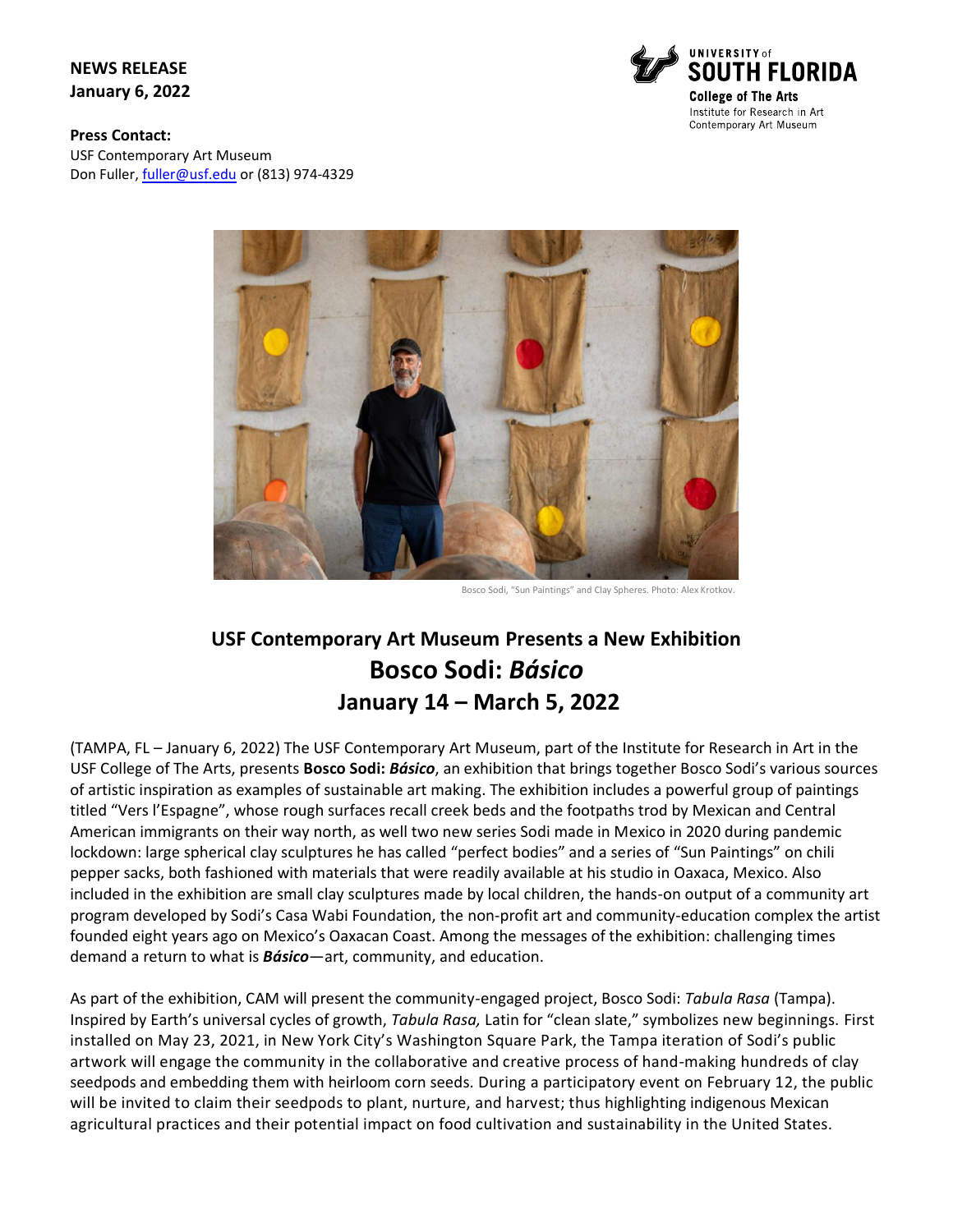Engaging public participation and the power of creative transformation, the project offers what Sodi considers vessels for new life as a gesture of mutual assistance and opportunity for individual and collective growth.

**Bosco Sodi:** *Básico* is curated by Christian Viveros-Fauné, CAM Curator-at-Large; organized by the USF Contemporary Art Museum. *Básico* is sponsored in part by the State of Florida, Department of State, Division of Arts and Culture and the Florida Council on Arts and Culture, and supported by the Lee & Victor Leavengood Endowment and the ACE (Art for Community Engagement) Fund Patrons. *Tabula Rasa* (Tampa) is supported by the Gobioff Foundation and the Stanton Storer Embrace the Arts Foundation, and is presented in partnership with Meacham Urban Farm and USF student organization CAM Club.



Bosco Sodi, *Vers l'Espagne*, 8, 2019.

#### **RELATED EVENTS**

**THURSDAY, JANUARY 13, 2022**

**Bosco Sodi Virtual Artist's Talk**

**6:00pm, Zoom - Register Now!**

[https://us06web.zoom.us/webinar/register/WN\\_kW38ZYhLSoS-igT7BA-NQQ](https://us06web.zoom.us/webinar/register/WN_kW38ZYhLSoS-igT7BA-NQQ)

Join us on Zoom for a virtual gallery conversation with artist Bosco Sodi and exhibition curator Christian Viveros-Fauné to celebrate Bosco Sodi: *Básico*.

## **WEDNESDAY, FEBRUARY 2, 2022**

## *Tabula Rasa* **(Tampa) Community Seedpod Making Workshop**

**11:00am–2:00pm, Location: Outdoors, USF College of The Arts Ceramic Studio between FAH and FAS** Join members of the community in creating seedpods, clay spheres embedded with heirloom corn seeds. These seedpods will be distributed at Bosco Sodi's participatory public art performance of *Tabula Rasa* (Tampa) on February 12th at Meacham Urban Farm. Organized in partnership with USF student organization CAM Club. *Free admission; Visitors are expected to wear masks and practice social distancing*.

## **SATURDAY, FEBRUARY 12, 2022**

# **Bosco Sodi:** *Tabula Rasa* **(Tampa)**

## **9:00am–noon, Meacham Urban Farm - 1108 E Scott St, Tampa, FL 33602**

Mexican artist Bosco Sodi's participatory public art performance *Tabula Rasa* invites visitors to collect their own seedpod from among the organic crops at Meacham Urban Farm in downtown Tampa's urban core, to plant, nurture, and harvest in their own domestic space. Consisting of over a hundred clay seedpods formed by hand and embedded with heirloom corn seeds, the project highlights indigenous Mexican agricultural practices and their impact on food cultivation and sustainability in the United States, offering a symbolic message of hope, care, and mutual assistance through individual and collective action. A planting demonstration and tour of the farm will be provided. Presented in partnership with Meacham Urban Farm and USF student organization CAM Club. Additional parking available on the street and in the parking lot in the 1300 block of Governor St. at Scott St. *Free admission; Visitors are expected to wear masks and practice social distancing*.

## **THURSDAY, FEBRUARY 17, 2022**

## **Art Thursday Student Led Tour**

## **6:00pm, USF Contemporary Art Museum**

Join us for a student led tour of Bosco Sodi: *Básico*. *Free admission; Visitors to the museum are expected to wear masks and practice social distancing*.